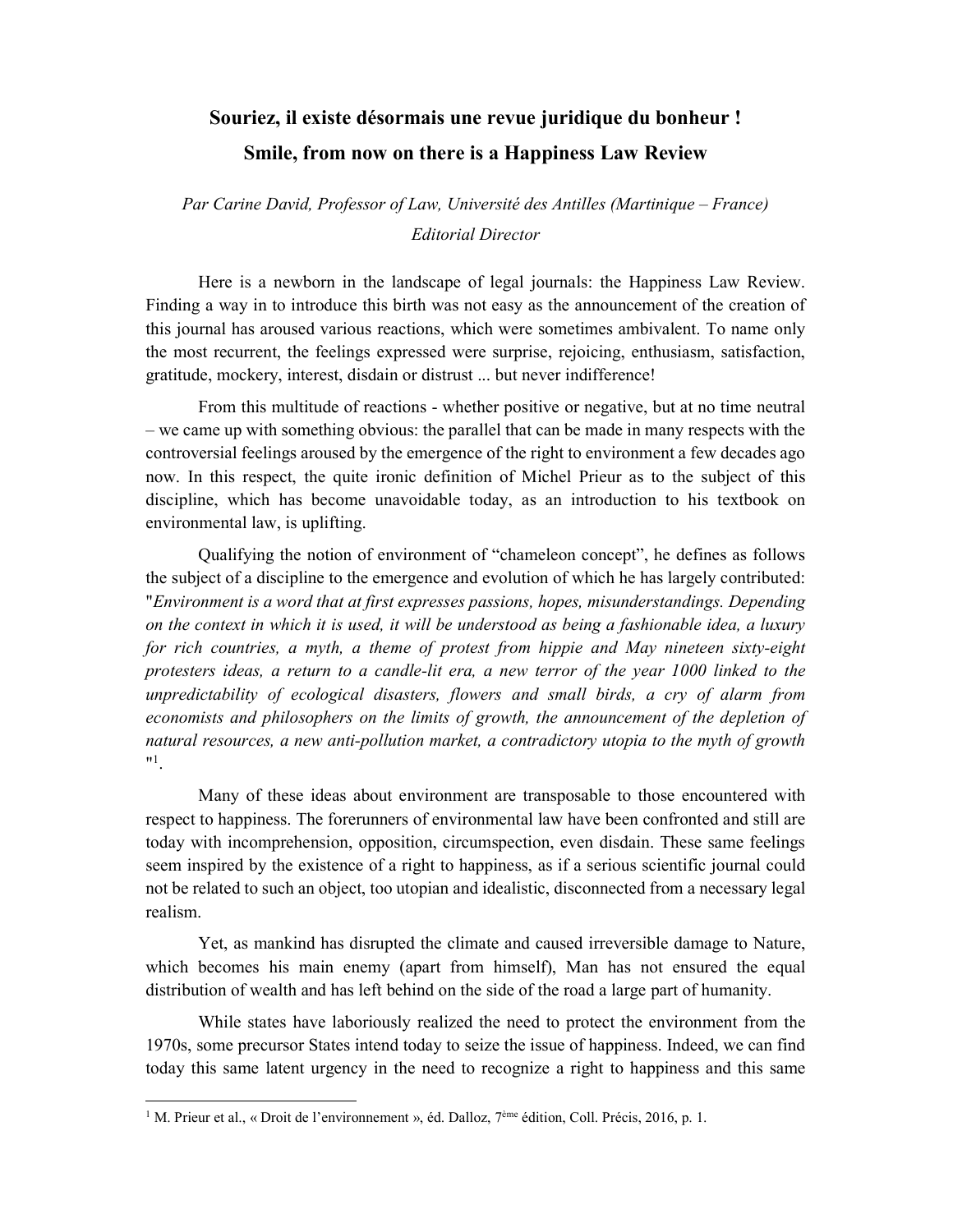ineluctable and hopeless slowness in the evolution of conceptions and the management of conflicting interests.

And what if the UN General Assembly resolution of 19 July 2011 on "Happiness: towards a global approach to development" turns out to be to happiness what the Stockholm Declaration of 1972 is to environment?

But what is happiness? And how can this notion be captured by the law? As a polysemic, subjective and protean notion, happiness as an object of law questions in many ways. It first questions about its material scope. It also forces oneself to shake up some legal conceptions in order to allow it to be more than a mere objective of public policy, i.e. a subjective right. It imposes to question oneself about its vectors and its recipients.

If happiness is difficult to define, as David Annousamy analyses, the links between happiness and law can be discussed in various ways. Marc Dupré calls on Aristotle to renew the link between law and happiness, while Dorine Van Norren uses three traditions of the Global South to reveal this same link: Buddhist Happiness, African Ubuntu, and indigenous American BuenVivir.

In any case, we cannot deny the timid emergence of this right which is brought to light in different legal instruments at different levels around the world: UN General Assembly resolution<sup>2</sup>, Constitution of Bhutan<sup>3</sup>, reform of the public policy elaboration initiated by New Zealand Prime Minister Jacinda Ardern<sup>4</sup>, decisions of the Colombian Supreme Court<sup>5</sup>, customs of indigenous peoples<sup>6</sup> or soft law tools are all supports that are put forward to promote the happiness of people across the planet.

230 years ago, as the United States Independence Declaration already did a few years before<sup>7</sup>, had not the preamble of the French 1789 Declaration of Human and Civic Rights proclaimed this right to happiness as the ultimate objective for public authorities, all other rights being recognized to strive for that right to happiness?

 "The representatives of the French People, formed into a National Assembly, considering ignorance, forgetfulness or contempt of the rights of man to be theonly causes of public misfortunes and the corruption of Governments, have resolved to set forth, in a solemn Declaration, the natural, unalienable and sacred rights of man, to the end that this Declaration, constantly present to all members of the body politic, may remind them unceasingly of their rights and their duties; to the end that the acts of the legislative power and those of the executive power, since they may be continually compared with the aim of every political institution, may thereby be the more respected; to the end that the demands of the

1

<sup>&</sup>lt;sup>2</sup> Resolution of 19 July 2011, already cited.

<sup>&</sup>lt;sup>3</sup> Happiness is included in the preamble of Bhutan's Constitution, but also in Article 9 as a principle governing public policies, in Article 20 among the Government's missions and finally in the national anthem (2nd Schedule). <sup>4</sup> https://www.youtube.com/watch?v=BZIEtnr5zAY

<sup>5</sup> Sala de Casacion Civil, Colombia, 10 novembre 2016, T-622/1626 juin 2017, AHC4806-2017 ; 5 avril 2018, décision n°STC4360-2018. See Franck Laffaille's contribution in this volume.

<sup>6</sup> See Dorine Van Norren contribution.

<sup>7</sup> "We hold these truths to be self-evident, that all men are created equal, that they are endowed by their Creator with certain unalienable Rights, that among these are Life, Liberty and the pursuit of Happiness".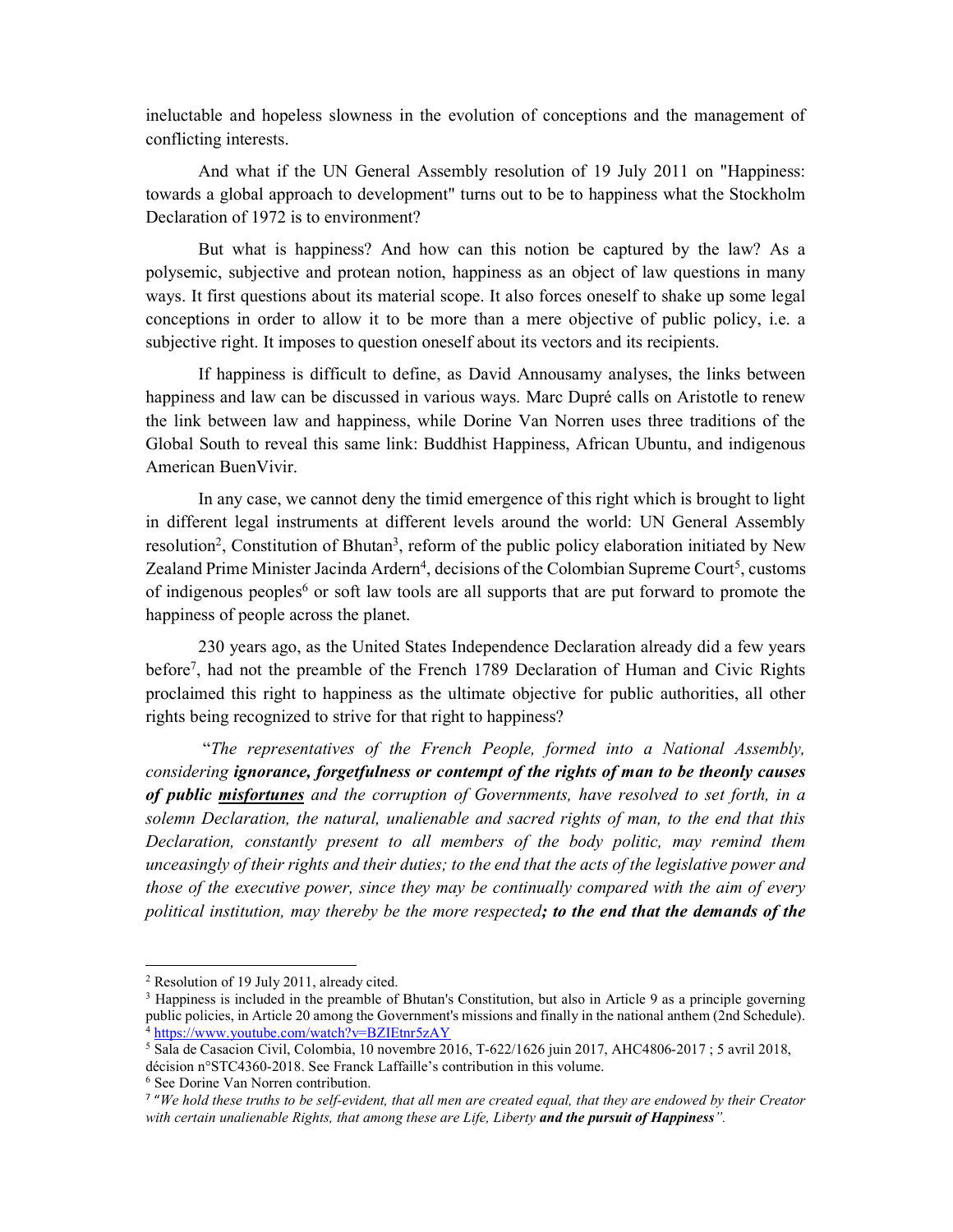## citizens, founded henceforth on simple and incontestable principles, may always be directed toward the maintenance of the Constitution and the happiness of all."

As the drafters of the Declaration pointed out, would not our representatives today have forgotten, ignored or despised the right of everyone to happiness?

Here again, the parallel with the right to environment is tangible. Forgotten, ignored, despised, sacrificed in favor of economic development, Nature and Society have grabbed the attention of political leaders in recent years, through natural disasters for the first one and by demonstrations<sup>8</sup>, even revolutions<sup>9</sup>, for the other.

With the right to wellbeing, evoked by Marta Torre Schaub in her contribution, it is as if the third pillar of sustainable development finally emerged, thus underlining both the need for a balance between the three dimensions of the Bruntland Report's concept and their interconnection. It is saying yes to economic development, but not to an economic development that would be detrimental to the planet and to the well-being of a large part of the world's population. If with the emergence of the right to environment, the need to move towards "better having" rather than "having more" has emerged, the spawning of the right to happiness calls for an additional stage: the stage of "wellbeing ". In accordance with this, the right to happiness could be the keystone of fundamental rights, a matrix from where proceed and where come back all the other rights, that have to be understood in interdependence and mutually enlightened.

And contrary to the recurrent criticisms made to the concept of sustainable development, has having become an overused and outdated notion, it appears in this perspective totally in its place: the triptych combining economy, environment and society is self-evident and it appears more obvious that capital stocks described in economic theories of sustainability are certainly interdependent but not substitutable. There is a need for balance between them because we see today that any imbalance can only lead to the implosion of the system. The cries of alarm of Nature are in this respect eloquent and Man, having no hold on Her, begins to understand that he must maintain this balance. The cries of alarm of some men to other men are not sufficiently heard and the inequalities in the world are widening. The Millennium Development Goals, and then the "17 Goals to Save the World", the Sustainable Development Goals (SDGs) are there, pointing to the road ahead to rebalance the system from both an environmental and social standpoint. It is no coincidence that half of the SDGs are about protecting Nature and the other half about social concerns. The right to a healthy environment is to Nature what the right to happiness would be to society.

This special link between happiness and environment is the subject of two contributions in this issue. Franck Laffaille discusses the innovative solutions of the Colombian Supreme Court which is particularly attentive to the need to integrate an ecocentric perception in the implementation of the Constitution, by referring more specifically to a judgment of 2017 recognizing to a Bear, Chucho, some subjective rights, to guarantee him a right to happiness,

1

<sup>8</sup> On pense bien entendu s'agissant de la France aux « gilets jaunes », mais bien évidemment au-delà, aux manifestations des « jeunes pour le climat » qui s'étendent progressivement à de nombreuses régions du monde, mais aussi pour ne citer que les plus récentes les manifestations en Algérie ou au Vénézuela. <sup>9</sup> Le printemps arabe en est une illustration évidente.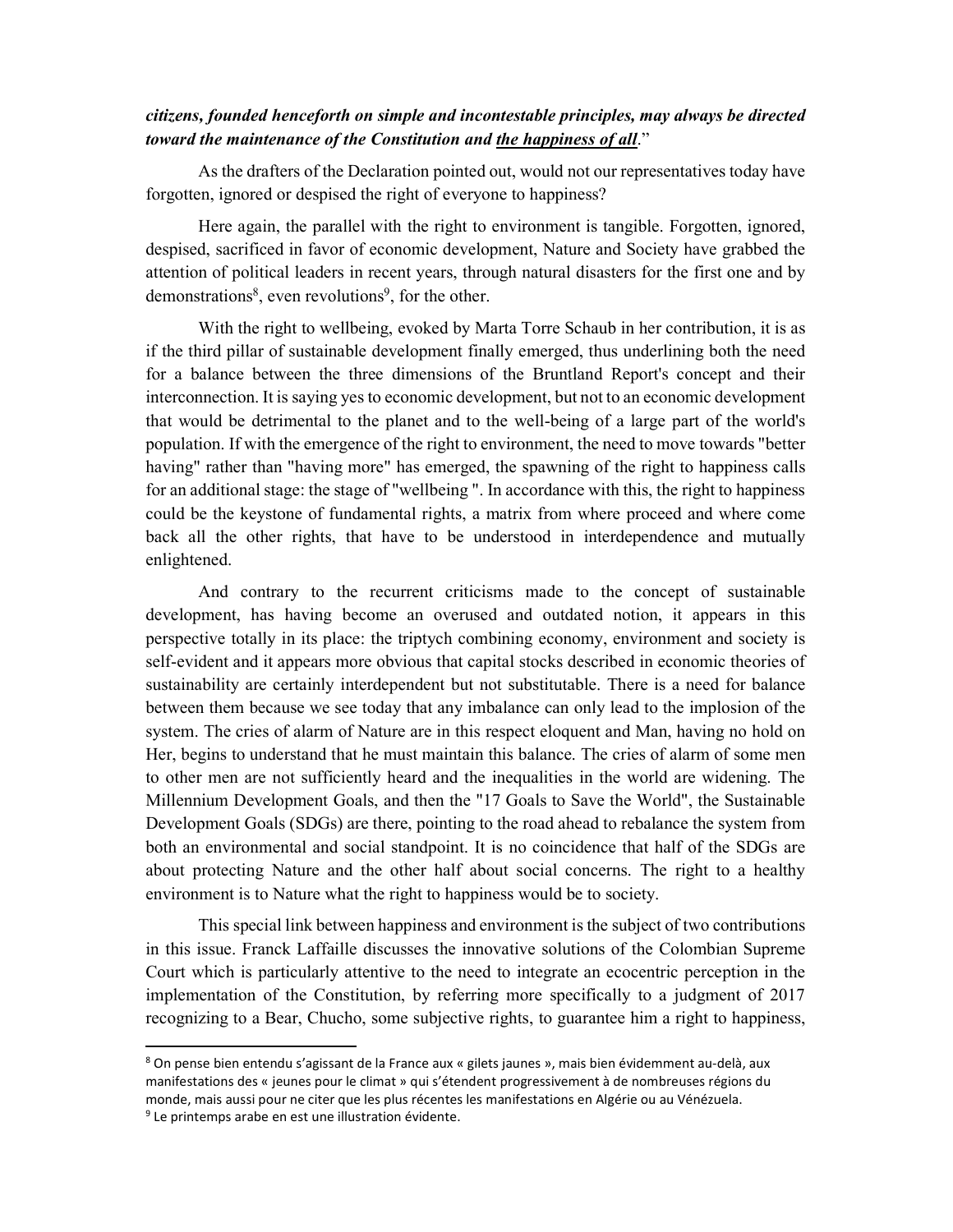to live in the best conditions. Marta Torre-Schaub emphasizes the emergence of well-being as a legal concept, which could be exploited for a better preservation of the environment.

It is voluntarily that the first issue of the Happiness Law Review does not focus on a particular theme and the contributions of this edition reveal the scope that covers the right to/of happiness: vectors to promote the emergence of this right are multiple, just as are the recipients of this right: men, the women, children, animals, Nature, employees, entrepreneurs, pupils, students , citizens, indigenous peoples, the minorities, parents, volunteers, the unemployed, the disabled, persons in social and / or economic difficulty, the rich, the healthy, the sick, the dying, the sportsman and more fully all manifestations of life...

A vector, as Linda Atton points out, can be education. Her advocacy for a holistic vision of education to integrate the right to happiness into school curricula and, beyond that, into the very design of the education system is both a source of hope but also highlights the long way still to go. Another vector is Bhutan's Gross National Happiness, the apprehension of which can go far beyond a simple indicator, as Karma Tshering shows us when it comes to the administration of criminal justice. Another vector, finally, alongside the law, can be the economy, as Ines Hammadi suggests to us, in a section reserved for undergraduate and Masters students who would like to express their point of view.

Do we talk about a right of happiness or a right to happiness? As the right of happiness is the legal arsenal to achieve the consecration of a right to happiness, as a fundamental right, which is the ultimate goal, the Happiness Law Review will evoke both: the tools and the aim.

The tools can be a recognition of new rights as well as the prohibition of practices that constitute obstacles to happiness. Thus, Isabella Micali Drossos evokes the practice of excision as a violation of the right to happiness of many women, its prohibition constituting a legal act of recognition of their right to happiness.

Some sorrowful minds will see in the stammering of the right to happiness the fact that forgotten, ignored, despised by our political representatives, it must now be erected as a binding norm to be protected and that, as the right to the environment, its emergence attests in fact the critical fate of its object.

Others will see the glass half full and backed by the positive charge of this notion, which cannot be ignored, will tend to highlight the solutions invented around the world to strive towards this ideal and make sure that reality gets close to it at last. These same optimists will propose the necessary legal concepts evolutions so that the law is not an obstacle to the recognition of a right to happiness, but provides the tools in order for the public policies to be able to relay the revolutionary ideal of 1789: that the satisfaction of citizens' claims always revolves around the search for the happiness of all.

To close this first editorial, I wanted to express my thanks to the International Observatory of Happiness, and more particularly to Yamouna David and Patrice Tachon, for having had the idea of the creation of this journal and for the confidence they showed to me by entrusting me the mission to give life to this project. I also express my gratitude to the members of the editorial board who have all agreed to be part of the adventure with great enthusiasm.